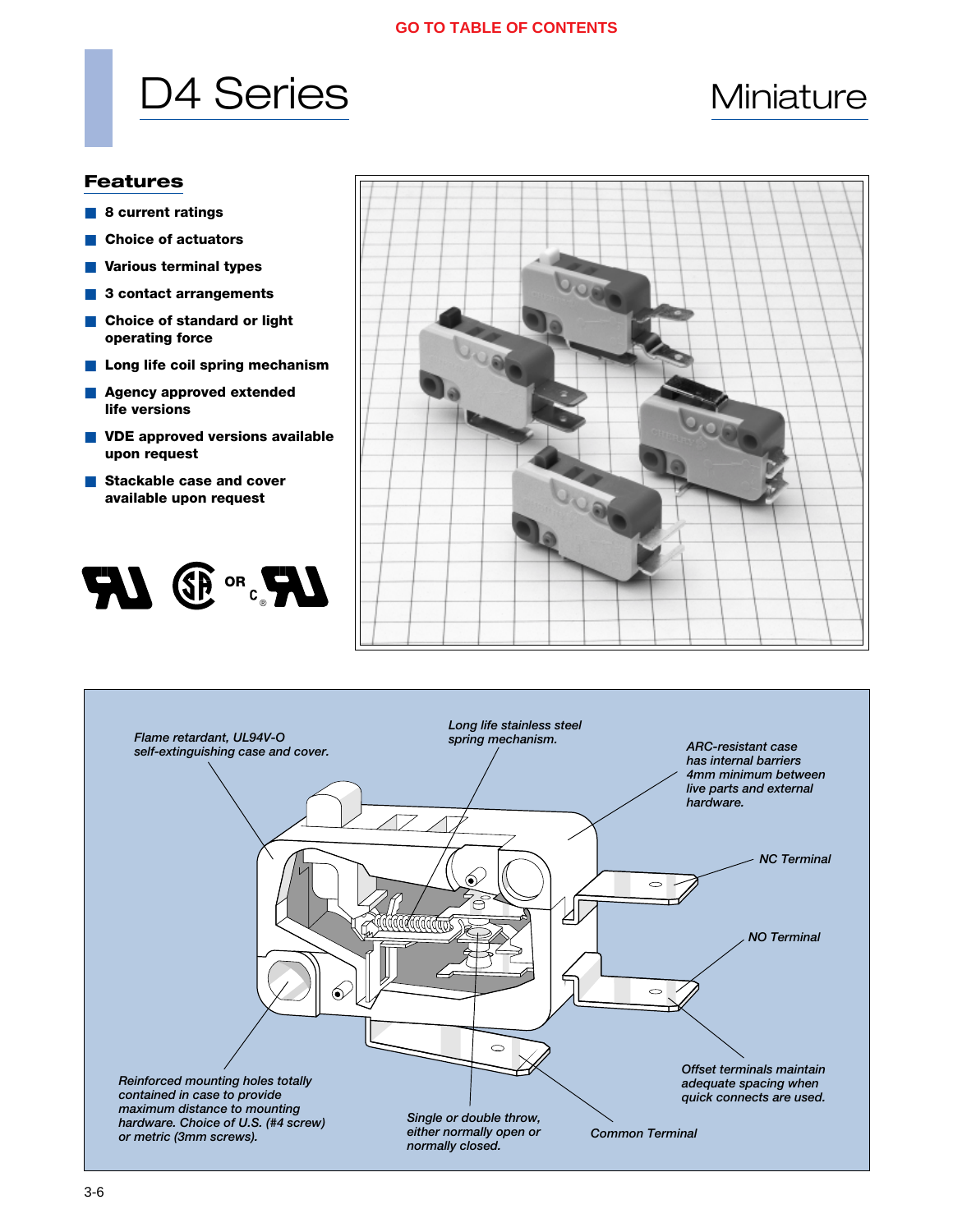# D4 Series Miniature



**3**



#### **Dimensions:** Inches

**U.S. Version**



## **PCB Footprint**



# **Mounting**

Recommended mounting screw size: #4-40 round head

Recommended torque on screw: 3 inch lbs. max.

### **Hi-Temperature Versions**

#### **4th Digit of Part Number**

|                               |                          |                                                                          | <b>Contact</b><br><b>Configuration Code</b> |                |      |  |  |
|-------------------------------|--------------------------|--------------------------------------------------------------------------|---------------------------------------------|----------------|------|--|--|
| Mt'g<br><b>Holes</b>          | Temp.<br><b>Index</b>    | Oper.<br><b>Force</b><br>Std.<br>Light<br>Std.<br>Light<br>Std.<br>Light | <b>N.O.</b>                                 | N.C.           | D.T. |  |  |
|                               | <b>T85</b>               |                                                                          | A                                           | B              | C    |  |  |
| U.S.<br>Mt'q.                 |                          |                                                                          | J                                           | K              | L    |  |  |
| <b>Holes</b><br>White<br>Case | T <sub>150</sub>         |                                                                          | D                                           | E              | F    |  |  |
|                               |                          |                                                                          | W                                           | $\times$       | Y    |  |  |
|                               | <b>T85</b>               |                                                                          | $\overline{1}$                              | $\overline{2}$ | 3    |  |  |
| <b>Metric</b>                 |                          |                                                                          | $\overline{7}$                              | 8              | 9    |  |  |
| Mt'g.<br><b>Holes</b>         | From<br>German           | Std.                                                                     | G                                           | н              | M    |  |  |
| Red<br>Case                   | T <sub>125</sub><br>Only | Light                                                                    | N                                           | P              | R    |  |  |
|                               | T <sub>150</sub>         | Std.                                                                     | 4                                           | 5              | 6    |  |  |
|                               |                          | Light                                                                    | S                                           | T              | Ü    |  |  |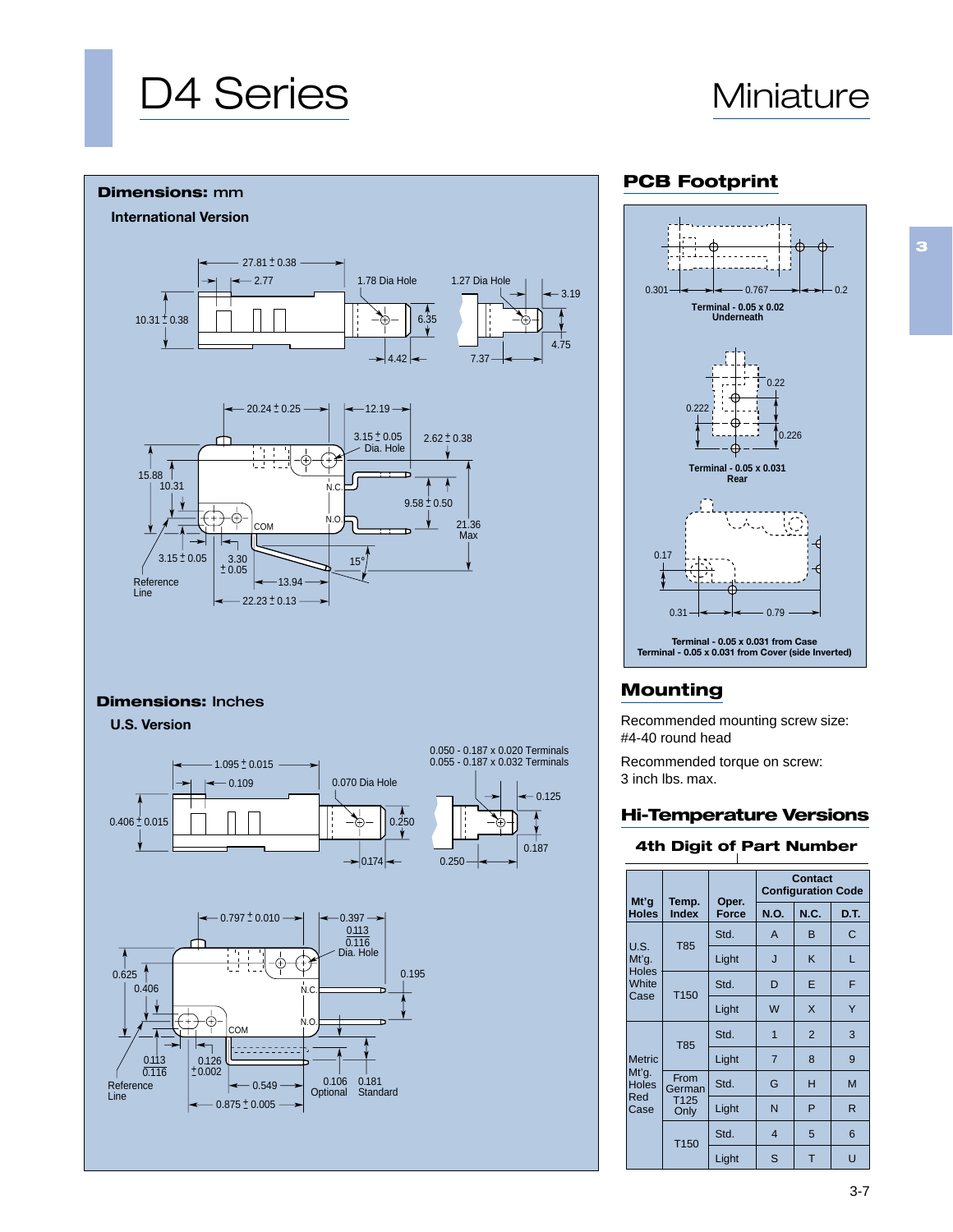

### **Two Basic Designs**

#### **International Approved Versions Designations:**

**Standard Force:** Series D413, D423, D433, D443, D453

**Light Force:** Series D419, D429, D439, D449, D459, D489

These switches have 6.35 mm or 4.75 mm x 0.81 mm thick "offset" terminals and metric mounting holes. They are also available with straight terminals.

#### **U.S. Versions**

#### **Designations:**

- **Standard Force:** Series D40C, D41C, D42C, D43C, D44C, D45C and D49C
- **Light Force:** Series D40L, D41L, D42L, D43L, D44L, D45L, D48L and D49L

These D4 terminals are "straight" and measure 0.187" x 0.020" thick, 0.187" x 0.032" thick or 0.250" x 0.032" thick.

### **Contacts and Ratings**

| Series UL & CSA<br>Prefix<br><b>Ratings</b> |                                                                                                                    | Contact<br>Material                                                                                                                                                                                                                      |  |  |  |
|---------------------------------------------|--------------------------------------------------------------------------------------------------------------------|------------------------------------------------------------------------------------------------------------------------------------------------------------------------------------------------------------------------------------------|--|--|--|
|                                             |                                                                                                                    | Gold Crosspoint<br>Contacts                                                                                                                                                                                                              |  |  |  |
|                                             |                                                                                                                    | Silver Alloy                                                                                                                                                                                                                             |  |  |  |
| 125/250VAC                                  |                                                                                                                    | Silver Alloy                                                                                                                                                                                                                             |  |  |  |
| 125/250VAC                                  |                                                                                                                    | Silver Alloy                                                                                                                                                                                                                             |  |  |  |
| 125/250 VAC                                 |                                                                                                                    | Silver Alloy                                                                                                                                                                                                                             |  |  |  |
|                                             |                                                                                                                    | Silver Alloy                                                                                                                                                                                                                             |  |  |  |
| 125/250 VAC                                 |                                                                                                                    | Silver Alloy                                                                                                                                                                                                                             |  |  |  |
| Temperature Rating                          | -40 $^{\circ}$ to +85 $^{\circ}$ C, +125 $^{\circ}$ C, and +150 $^{\circ}$ C<br>optional (See selection guide 3-7) |                                                                                                                                                                                                                                          |  |  |  |
| <b>Flammability Rating</b>                  | <b>UL94V-O</b>                                                                                                     |                                                                                                                                                                                                                                          |  |  |  |
|                                             |                                                                                                                    | 1.0 amp, 125 VAC<br>0.1 amp, 125/250 VAC (UL+CUL)<br>0.25 amp, 30 VDC<br>3 amp, 125/250 VAC<br>5 amp, 1/4 HP<br>10 amp, 1/2 HP<br>15 amp, 1/2 HP<br>21 amp, 250 VAC<br>1 HP, 125 VAC<br>2 HP, 250 VAC<br>10 amp, 1/2 HP<br>6 amp, 30 VDC |  |  |  |

\*D41 UL and CUL rated

# **Electrical Specifications/Life**

See electrical life chart on page 11-4.

#### **Materials**

| Case/Cover                | <b>Thermoplastic Polyester</b>                                                |
|---------------------------|-------------------------------------------------------------------------------|
| <b>Button</b>             | Thermoplastic Acetal (T85)<br><b>Thermoplastic Polyester</b><br>(T125 & T150) |
| <b>Auxiliary Actuator</b> | Alumimum, Stainless Steel, or<br>Cold-rolled Steel (Nickel Plated)            |
| Spring                    | <b>Stainless Steel</b>                                                        |
| Terminals                 | D41-D44: Brass<br>D45, D48: Copper (NO/NC),<br>Brass (COM)                    |
| Moving Blade              | D41-D43: Brass<br>D44-D48: Beryllium Copper                                   |

**Note:** Standard material on auxillary straight actuators used on D40, D41, and D42 is aluminum.

## **Actuators**

Many special forms and lengths of actuators are available. Non-standard type integral hinged lever and roller actuators are available with tooling charges applying. Standard type integral hinged lever and roller actuators are available in choice of two pivot positions. Lengths are dimensioned from centerline of switch upper mounting hole as shown here.



# **Auxiliary Actuator**

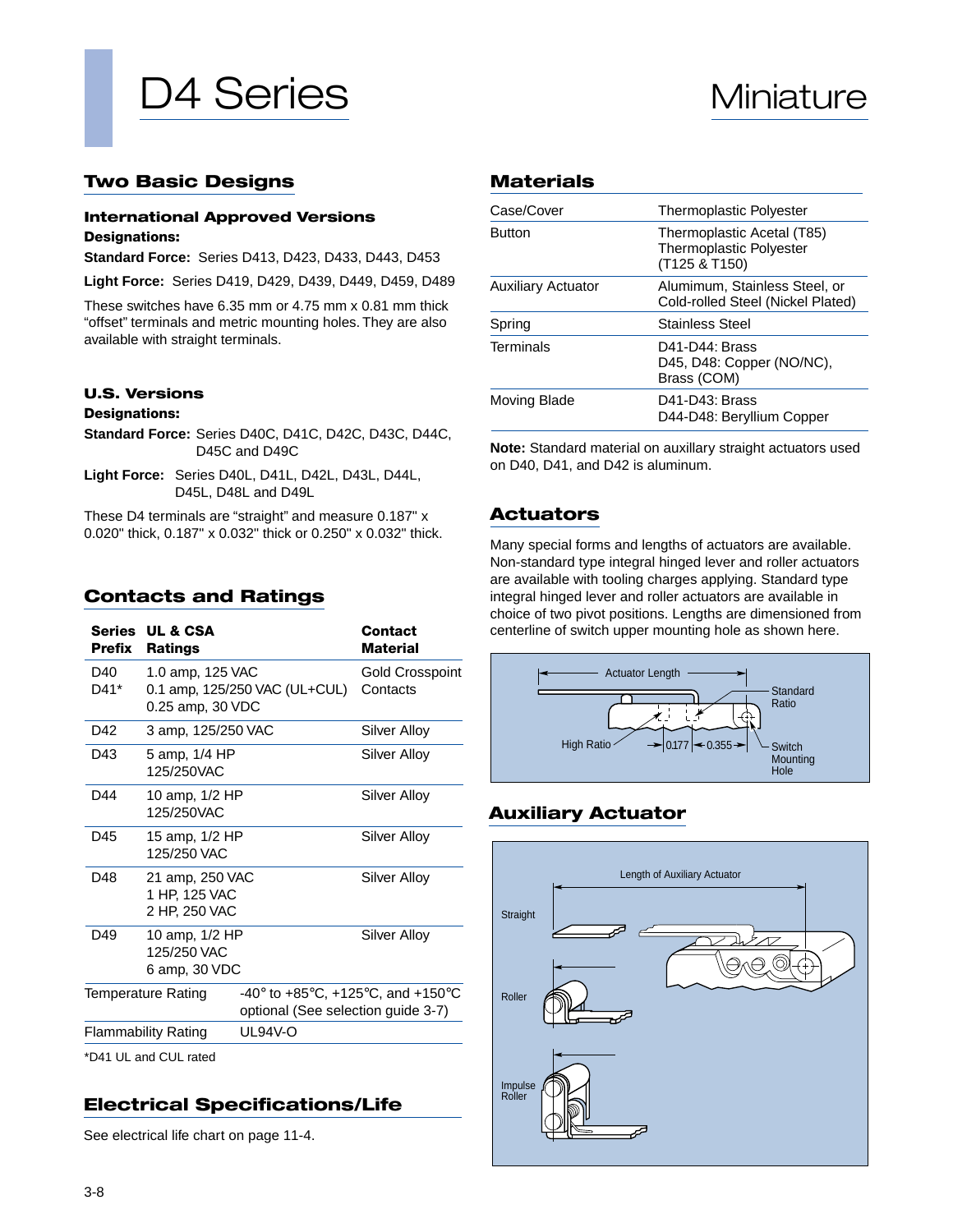# D4 Series Miniature

# **Terminals**

Choice of two QC terminations: 0.250" (6.35 mm) x 0.032" (0.81 mm) thick "offset" terminals or 0.187" (4.75 mm) x 0.020" (0.50 mm) thick with international as well as UL/CSA approvals.





**Note:** Tolerance on terminals ±0.003

\* Connector part # 623-0518 (mates with Y5 only)

# **Ordering Information**

|                   | D4                        |                                | С             |               |                |                |                                  |             |                   | Ω |                                              |                |                   | А            |  |
|-------------------|---------------------------|--------------------------------|---------------|---------------|----------------|----------------|----------------------------------|-------------|-------------------|---|----------------------------------------------|----------------|-------------------|--------------|--|
|                   | <b>Series/Prefix</b>      |                                |               |               |                |                |                                  |             |                   |   |                                              | C<br>$\circ$   | <b>Terminal</b>   |              |  |
| C<br>$\mathbf{o}$ |                           |                                | C<br>$\Omega$ | Mt'g          |                |                | Contact<br><b>Configurations</b> |             | C<br>$\circ$<br>D |   | <b>Terminal</b>                              | D<br>E         | Config.           | $\rm ^c_o$   |  |
| D<br>E            | <b>VDE</b>                | <b>UL</b>                      | D<br>E        | <b>Holes</b>  | Oper.<br>Force | <b>N.O.</b>    | <b>N.C.</b>                      | D.T.        | E                 |   | <b>Type</b>                                  | $\mathbf{1}$   | оo                | D<br>E       |  |
| $\overline{0}$    | ۳                         | $0.1$ amp,<br>125/250 VAC      |               |               | Std.           | $\mathsf{A}$   | B                                | $\mathbf C$ | $\overline{A}$    |   | Welded                                       | $\overline{2}$ |                   | A            |  |
|                   |                           | 0.25A, 30 VDC                  |               | U.S.<br>Mt'q. |                |                |                                  |             | B                 |   | <b>Short Solder</b>                          |                |                   |              |  |
| $\mathbf{1}$      | $0.1(0.05)$ amp<br>250 V  | $0.1$ amp<br><b>125 VAC</b>    |               | Holes         | Light          | J              | K                                | L           | $\overline{C}$    |   | $2.8 \times 0.8$<br>Q.C.                     | 3              | lola              | M            |  |
| $\overline{2}$    | $3(1)$ amp<br><b>250V</b> | 3 amp<br>125/250 VAC           |               | <b>Metric</b> | Std.           | $\overline{1}$ | $\overline{2}$                   | 3           | E                 |   | $Q.C. 6.3 \times 0.8$<br><b>Com Extended</b> | $\overline{4}$ |                   | Y            |  |
| 3                 | $6(2)$ amp                | 5 amp 1/4 H.P.                 |               | Mt'q.         |                |                |                                  |             | P                 |   | <b>PCB</b>                                   | 5              |                   | X            |  |
|                   | 250 V                     | 125/250 VAC                    |               | <b>Holes</b>  | Light          | $\overline{7}$ | 8                                | 9           | Q                 |   | 4.8 x 0.8 Q.C.                               | 8              |                   | J            |  |
| $\overline{4}$    | $10(3)$ amp<br>250 V      | 10 amp 1/2 H.P.<br>125/250 VAC |               |               |                |                |                                  |             | $\mathsf{R}$      |   | $4.8 \times 0.5$ Q.C.                        |                | ōП                | K            |  |
| 5                 | 16 $(4)$ amp              | 15 amp 1/2 H.P.                |               |               |                |                | <b>Terminals</b>                 |             | S                 |   | Solder W.                                    | 9              | ್ಕೌ<br><b>org</b> | $\mathsf{R}$ |  |
|                   | 250 V                     | 125/250 VAC                    |               |               | <b>Type</b>    |                | Configuration                    |             | $\vee$            |   | Temp. Stop<br>$6.3 \times 0.8$ Q.C.          |                | ্য                | T            |  |
| $\overline{7}$    | $3(1)$ amp                | 3 amp                          |               |               | $\overline{C}$ |                | 1,3                              |             | Y                 |   | $6.3 \times 0.8$ Q.C.                        | $\mathsf{A}$   |                   | G            |  |
|                   | 250 V                     | 125/250 VAC<br>0.1 amp 125 VDC |               |               | R, Q, V        |                | 1, 2, 3                          |             |                   |   | spacing 5 mm                                 |                | <b>Form</b>       |              |  |
| $8*$              | $21(8)$ amp               | 21 amp 250 VAC                 |               |               | A, S           |                | $\overline{1}$                   |             | Z                 |   | $6.3 \times 0.8$ Q.C.                        |                |                   | $\mathsf{N}$ |  |
|                   | <b>250 VAC</b>            | 1 H.P. 125 VAC                 |               |               | P<br>B         |                | 4, 5, A, B                       |             |                   |   | spacing 7 mm                                 | B              | <b>loto</b>       | <b>SR</b>    |  |
|                   |                           | 2 H.P. 250 VAC                 |               |               | W              |                | 8<br>9                           |             |                   |   |                                              |                | ببسا              | <b>HR</b>    |  |
| $\overline{9}$    |                           | 10 amp 1/2 H.P.<br>125/250 VAC |               |               | E, Y, Z        |                | 5                                |             |                   |   |                                              |                |                   |              |  |
|                   |                           | 6 amp 30 VDC                   |               |               |                |                |                                  |             |                   |   |                                              |                |                   |              |  |

| <b>Terminal</b> |             |                           |                        | Code  |       |  |  |  |
|-----------------|-------------|---------------------------|------------------------|-------|-------|--|--|--|
| Config.         | C<br>O<br>D |                           | <b>Actuator Length</b> |       |       |  |  |  |
| ெ<br>٥a         | Ē           | <b>Actuator</b>           | A                      | D     | L     |  |  |  |
| वठ<br>bр        | А           | <b>Button</b>             |                        |       |       |  |  |  |
| व्ह             |             | Lever SR                  | 0.865                  | 1.400 | 2.757 |  |  |  |
| oo              | M           | Lever HR                  | 1.042                  | 1.580 | 2.934 |  |  |  |
| व⊚<br><b>o</b>  | Ÿ           | Alum.<br><b>Lever SR</b>  |                        | 1.400 | 2.757 |  |  |  |
| क्ल<br>٥o       | x           | Alum.<br>Lever HR         |                        | 1.580 | 2.932 |  |  |  |
| क्ल             | J           | <b>SS Lever</b>           |                        |       | 2.757 |  |  |  |
| oo              | K           | <b>SS Lever</b>           |                        |       | 2.932 |  |  |  |
| ao.             | R           | <b>Roller SR</b>          | 0.810                  | 1.340 |       |  |  |  |
| od<br>प्ट       | T           | <b>Roller HR</b>          | 0.987                  | 1.516 |       |  |  |  |
| वल<br>op        | G           | 1-Way<br><b>Roller SR</b> | 0.810                  | 1.340 |       |  |  |  |
| 面面<br>ण्⊙       | N           | 1-Way<br><b>Roller HR</b> | 0.987                  | 1.516 |       |  |  |  |
| lora            |             | SR - Standard Ratio       |                        |       |       |  |  |  |

**A**

HR – High Ratio

\*Only available with .250" terminals VDE available on request (D42-D48) VDE standard for D41

**3**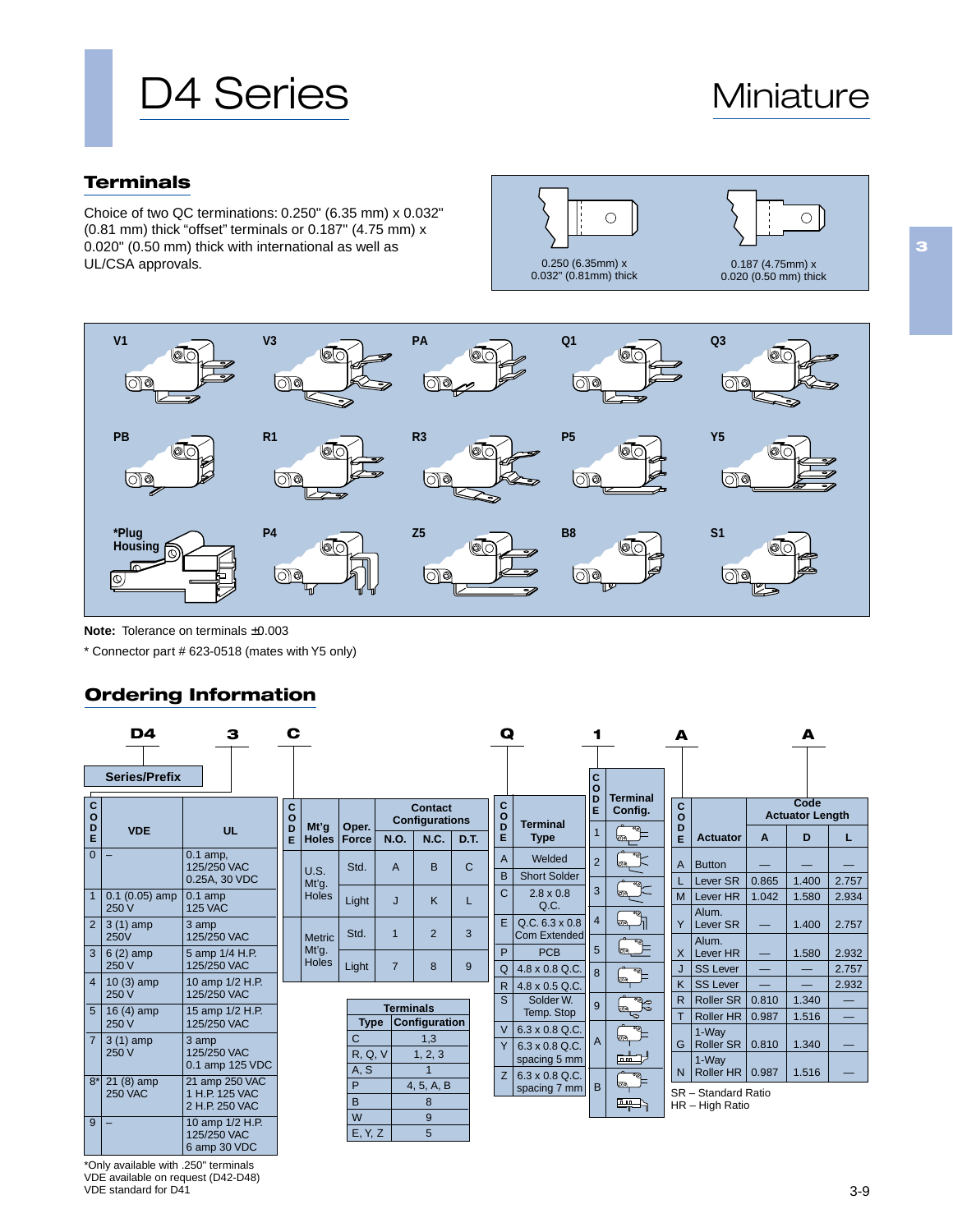



| Light<br><b>Force</b>                                                                                                       | <b>Characteristics:</b> OF - Operating Force, PT - Pretravel, OP - Operating Point,<br>OT - Overtravel, MD - Movement Differential, AL - Actuator Length |                |                |     |     |     |     |                   |                                  |                   |                   |                                                                   |
|-----------------------------------------------------------------------------------------------------------------------------|----------------------------------------------------------------------------------------------------------------------------------------------------------|----------------|----------------|-----|-----|-----|-----|-------------------|----------------------------------|-------------------|-------------------|-------------------------------------------------------------------|
|                                                                                                                             |                                                                                                                                                          |                | OF Max. gms.   |     |     |     |     | <b>PT</b>         | OP**                             | <b>OT</b>         | <b>MD</b>         | <b>AL</b>                                                         |
| <b>Switch Types</b>                                                                                                         | <b>D40</b>                                                                                                                                               | D41            | D42            | D43 | D44 | D45 | D49 | Max. Inches<br>mm | <b>Inches</b><br>mm              | Min. Inches<br>mm | Max. Inches<br>mm | <b>Inches</b><br>mm<br>Tol. $\pm$ .031 in.<br>Tol. $(\pm .78$ mm) |
| US L-R1AA<br>णण⊙⊙<br>Int'l. 9-V1AA*                                                                                         | 15                                                                                                                                                       | 15             | 15             | 45  | 75  | 100 | 75  | 0.047<br>1.19     | 0.558<br>0.598<br>14.17<br>15.19 | 0.050<br>1.27     | 0.010<br>0.250    |                                                                   |
| US L-R1LA<br>고<br>$\overline{\overline{\mathbf{u}}}_{\overline{\mathbf{v}} \circ \underline{\mathbf{v}}}$<br>Int'l. 9-V1LA* | 15                                                                                                                                                       | 15             | 15             | 45  | 75  | 100 | 75  | 0.062<br>1.57     | 0.580<br>0.620<br>14.73<br>15.75 | 0.050<br>1.27     | 0.016<br>0.406    | 0.865<br>21.97                                                    |
| US L-R1YD<br>णा∞ा<br>Int'l. 9-V1YD*                                                                                         | 8                                                                                                                                                        | 8              | 8              | 22  | 37  | 50  | 37  | 0.125<br>3.18     | 0.555<br>0.645<br>14.10<br>16.38 | 0.085<br>2.16     | 0.030<br>0.760    | 1.400<br>35.56                                                    |
| US L-R1XD<br><b>∃</b> ण्ठ ⊙<br>Int'l. 9-V1XD*                                                                               | 5                                                                                                                                                        | 5              | 5              | 14  | 22  | 30  | 22  | 0.220<br>5.59     | 0.525<br>0.675<br>13.34<br>17.15 | 0.130<br>3.30     | 0.040<br>1.02     | 1.580<br>40.13                                                    |
| US L-R1RA<br>ၜ<br>ॻऻ⊩ॣ॒॒॒<br>Int'l. 9-V1RA*                                                                                 | 15                                                                                                                                                       | 15             | 15             | 45  | 75  | 100 | 75  | 0.047<br>1.19     | 0.776<br>0.836<br>19.71<br>21.23 | 0.040<br>1.02     | 0.010<br>0.250    | 0.810<br>20.57                                                    |
| US L-R1RD<br>$^{\circ}$<br>┯<br>ॻऻऻज़<br>Int'l. 9-V1RD*                                                                     | 8                                                                                                                                                        | 8              | 8              | 22  | 37  | 50  | 37  | 0.125<br>3.18     | 0.761<br>0.851<br>19.33<br>21.62 | 0.085<br>2.16     | 0.030<br>0.760    | 1.340<br>34.04                                                    |
| <b>US L-R1TD</b><br>$\Omega$<br>न्नी प्००<br>Int'l. 9-V1TD*                                                                 | 5                                                                                                                                                        | 5              | 5              | 14  | 22  | 30  | 22  | 0.200<br>5.08     | 0.731<br>0.881<br>18.57<br>22.38 | 0.120<br>3.05     | 0.040<br>1.02     | 1.516<br>38.51                                                    |
| US L-R1YL<br>$\longrightarrow$<br>பி∣ு<br>حما<br>Int'l. 9-V1YL*                                                             | 3.5                                                                                                                                                      | 3.5            | 3.5            | 10  | 17  | 22  | 17  | 0.300<br>7.62     | 0.500<br>0.700<br>12.70<br>17.78 | 0.187<br>4.75     | 0.065<br>1.65     | 2.757<br>70.03                                                    |
| US L-R1XL<br>⇒<br>فسلطت<br>حما<br>Int'l. 9-V1XL*                                                                            | $\overline{2}$                                                                                                                                           | $\overline{2}$ | $\overline{2}$ | 6   | 10  | 13  | 10  | 0.500<br>12.70    | 0.425<br>0.775<br>10.80<br>19.69 | 0.312<br>7.92     | 0.100<br>2.54     | 2.932<br>74.47                                                    |
| US L-R1GD<br>النقع<br>ि<br>Int'l. 9-V1GD*                                                                                   | 8                                                                                                                                                        | 8              | 8              | 22  | 37  | 50  | 37  | 0.125<br>3.18     | 1.000<br>1.090<br>25.40<br>27.69 | 0.085<br>2.16     | 0.030<br>0.760    | 1.340<br>34.04                                                    |

**Remarks:** \* These suffix numbers indicate SPDT contact arrangement. SPST-NO and SPST-NC also available. See ordering information on page 3-9. \*\* Measured above reference line. Refer to dimensional drawing on page 3-7.

**D48:** Operating force 120 Grams max., Pretravel 0.070 max., Operating Point .557 ±.020, Overtravel 0.040 min., Movement Differential 0.010 max.